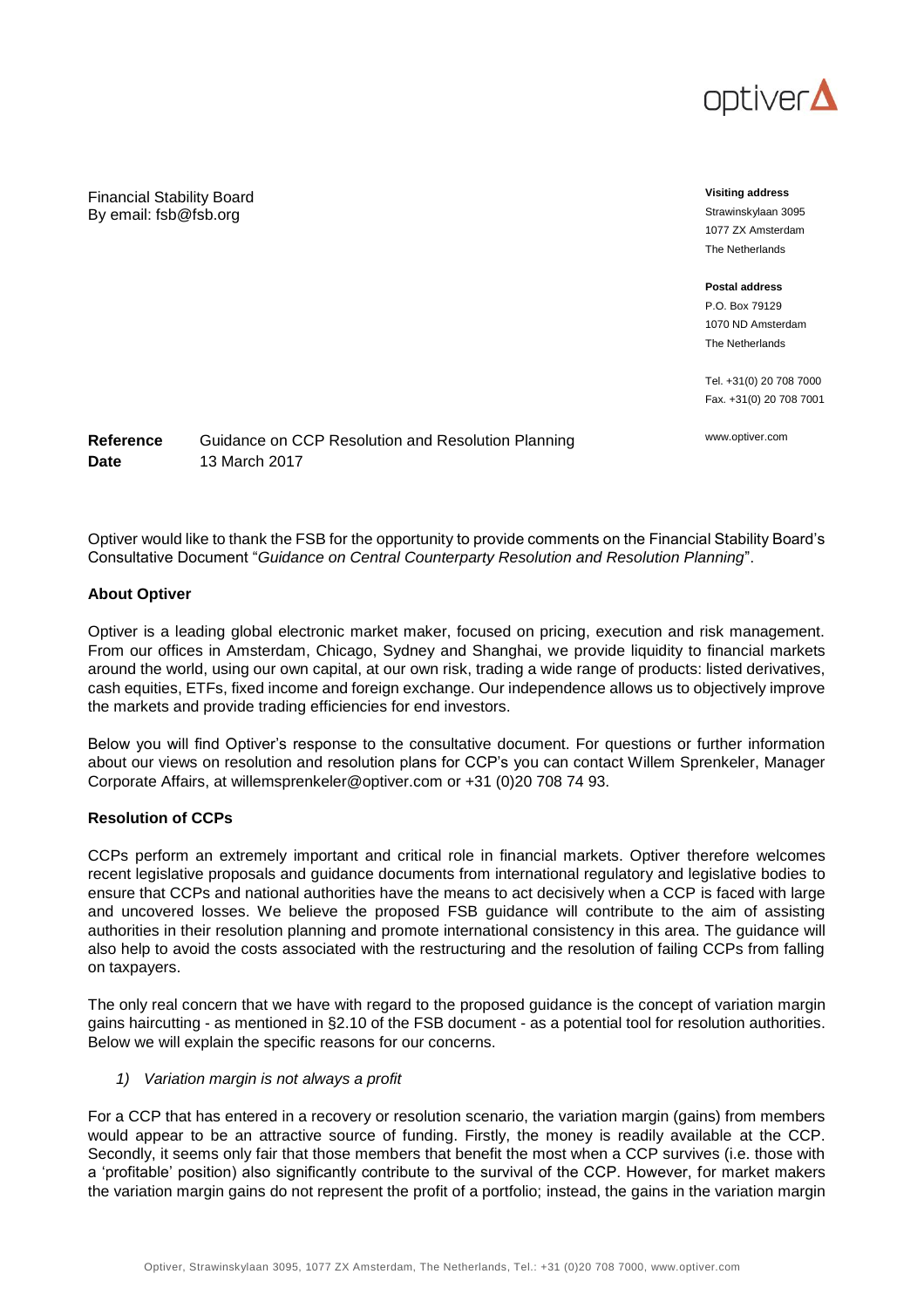

of derivative positions are generally offset by losses of positions in other instruments (often at other CCPs) that are used to hedge these positions. Market making firms, just like CCPs, effectively run a 'matched book'.

When a CCP is in financial trouble due to a Clearing Member default, market volatility and volumes are likely to be very high, resulting in large gross positions at market makers, while maintaining a net matched book. The large gross positions result in *extremely* large variation margin 'profits' and 'losses' on futures positions. A haircut of the variation margin gains returning to a matched book by the CCP is effectively achieved by creating an un-matched book for market makers (and other firms that have tried to lower their risk by hedging their positions). These haircuts could easily lead to a situation where that market maker will have to default on its obligations arising from the loss-making counter (hedge) position.

# *2) Violation of the NCWO principle*

An important principle of the recovery and resolution rules is the 'no creditor worse off' (NCWO) principle. For market making firms (and other institutions that hedge positions) the impact of VMGH is completely dependent on (1) which products they have traded (e.g. options or futures) and (2) which side of the trade they are on (the profitable or the loss making side). So some market makers will be completely unaffected by VMGH, while others will be potentially put out of business. For them it would be better if the CCP went into insolvency and the losses would be evenly shared amongst all members. As such, we believe VMGH violates the NCWO principle.

# *3) Complication of the auction process*

An important element of recovery and one of the first steps in the default waterfall is the auction process. In the auction the CCP 'sells' the portfolios of the defaulting clearing member(s) to market participants. If VMGH is a tool afforded to the CCP or resolution authority the market participants bidding on portfolios will, in their bids, take into account the possibility that a haircut will be applied at a later stage on the margin they may be receiving associated with the acquired portfolio. So applying VMGH could have a chilling effect on participants' willingness to bid during the auction, forcing them to provide worse prices - or not participate at all - in the auction to compensate for the additional risk. This limits the likelihood of a successful recovery.

## *4) VMGH introduces contagion risk*

The market and their clearing members may be able to cope with the demise of one or two market makers (besides the defaulting clearing members), but when VMGH is applied, many market makers could see one side of their trading book (i.e. the profitable side) being 'haircut' to a point where their equity is wiped out. This means that these market makers may have to default on their losses arising from the hedge positions, which could subsequently seriously affect additional clearing members who have guaranteed these market makers' positions to CCPs. As a consequence, due to the additional defaulting clearing members, it may also seriously affect additional CCPs where the hedge positions are held. Also, VMGH will lead to extreme price distortions, as correlations between instruments (e.g. between futures and a basket of shares or the underlying index) will break down as a result of VMGH. This could in turn lead to further margin calls (and subsequent defaults).

## *5) Threatening the smooth operation of the markets*

In situations of such market turbulence (as will likely be the case when a CCP is in trouble) the demand for liquidity from market makers is high. But VMGH will disproportionately affect exactly the kind of firms that are most needed in times of crisis. When market makers would start to suspect that a resolution authority may potentially be applying VMGH, they will have no choice but to stop providing liquidity on all the exchanges connected to that CCP. A shortage of liquidity in turbulent markets often leads to extreme price movements (flash crashes).

Besides stopping to provide liquidity, market makers may be forced to reduce their positions, as they realise that the exposure to the CCP is a multiple of what they thought under a going-concern scenario, thereby